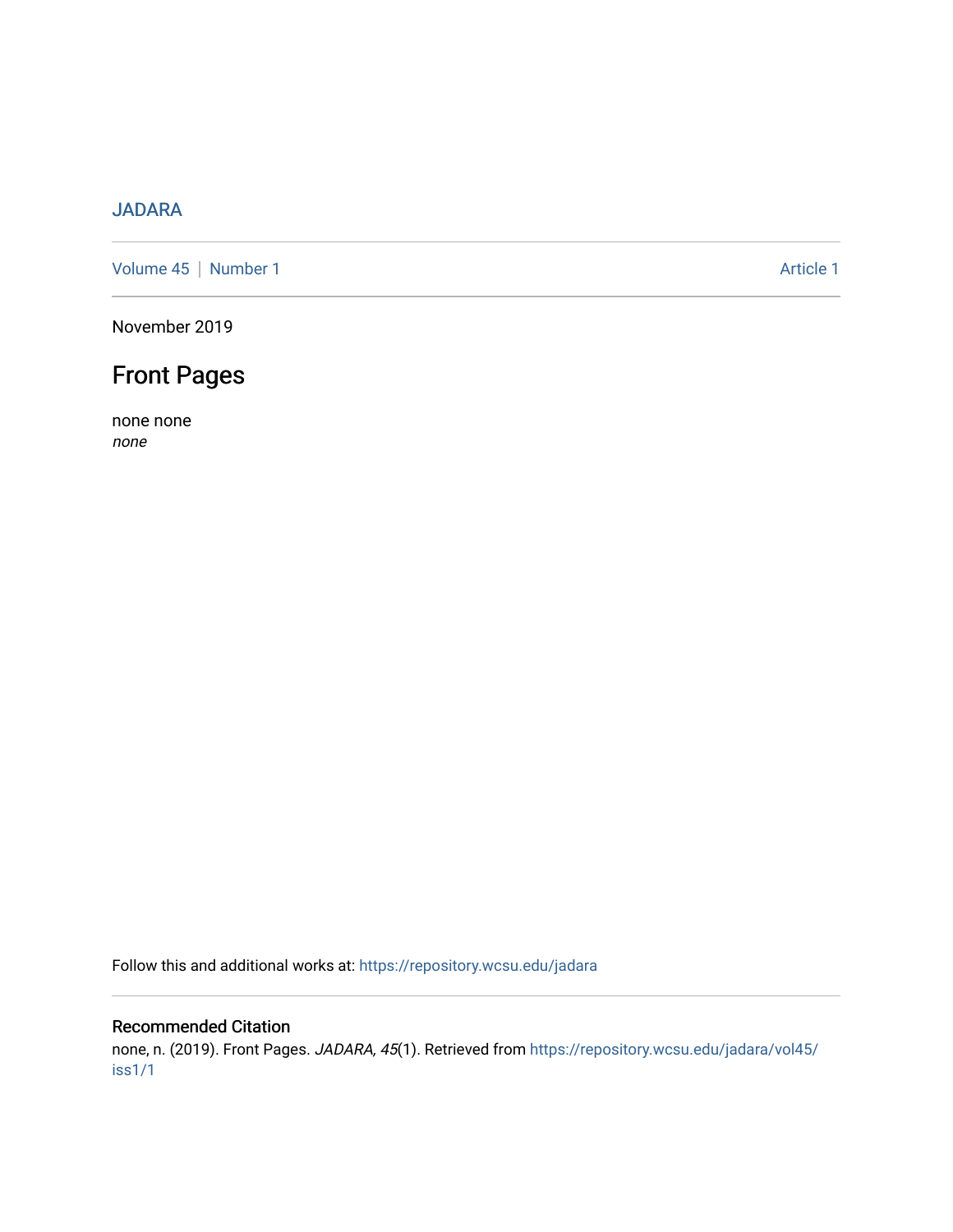# JADARA

A Journal for Professionals Networking for Excellence in Service Delivery with Individuals who are Deaf or Hard of Hearing



### Volume 45 Number 1 Fall 2011

1

ISSN 0899-9228

Published by WestCollections: digitalcommons@wcsu, 2011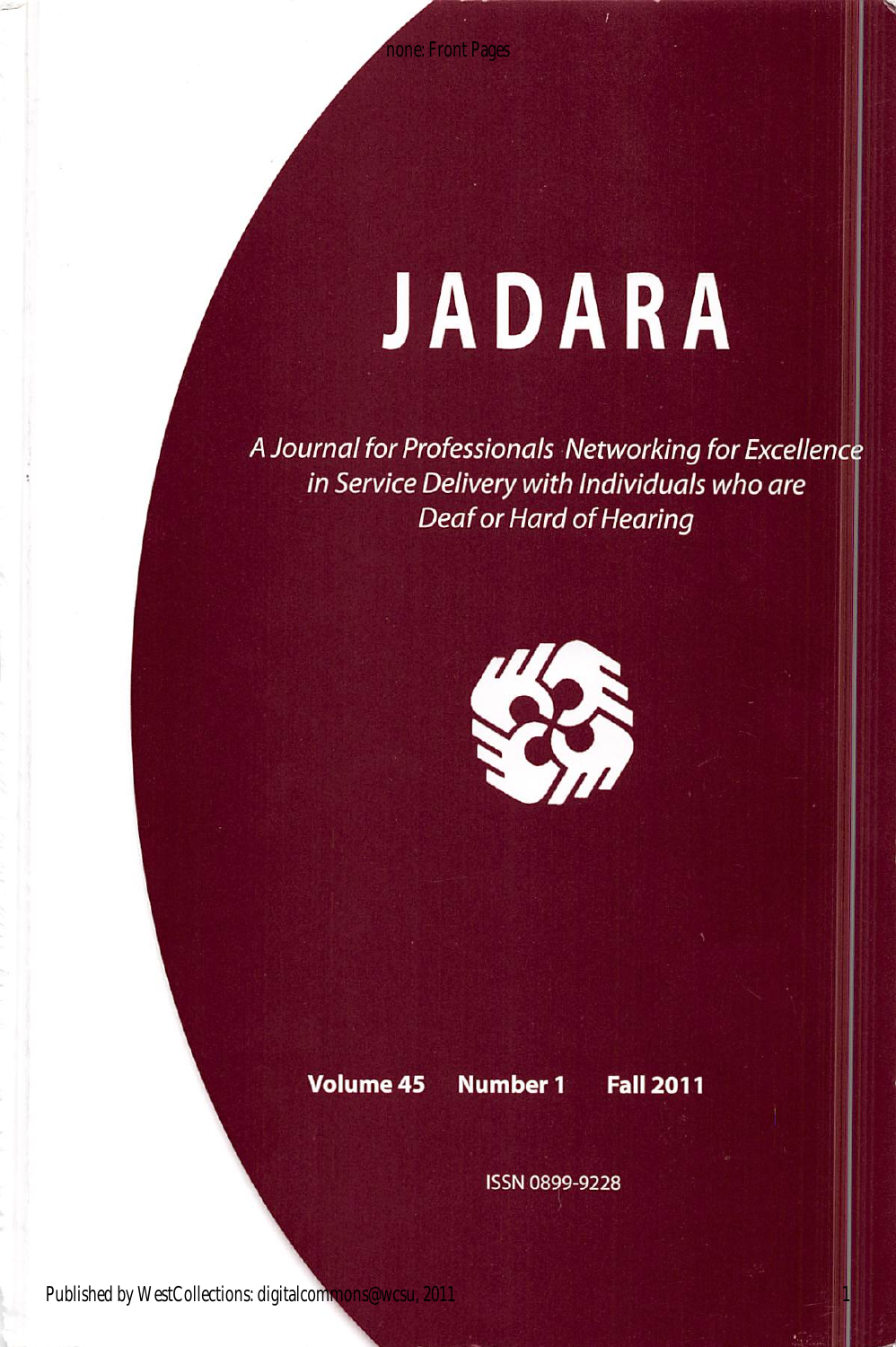*JADARA, Vol. 45, No. 1 [2011], Art. 1*

The official publication of ADARA

A Journal for Professionals Networking for Excellence in Service Delivery with Individuals who are Deaf or Hard of Hearing

> Senior Editor David M. Feldman, Barry University

### Editorial Review Board

Pamela Dean Lawrence H. Pick Mayo Clinic Gallaudet University

Denise Kavin Shawn P. Saladin

PEPNet-Northeast The University of Texas -Pan American

Irene Leigh Steven R. Sligar

Gabriel I. Lomas McCay Vernon State University

Gallaudet University East Carolina University

Western Connecticut South Ponte Vedra Beach, FL